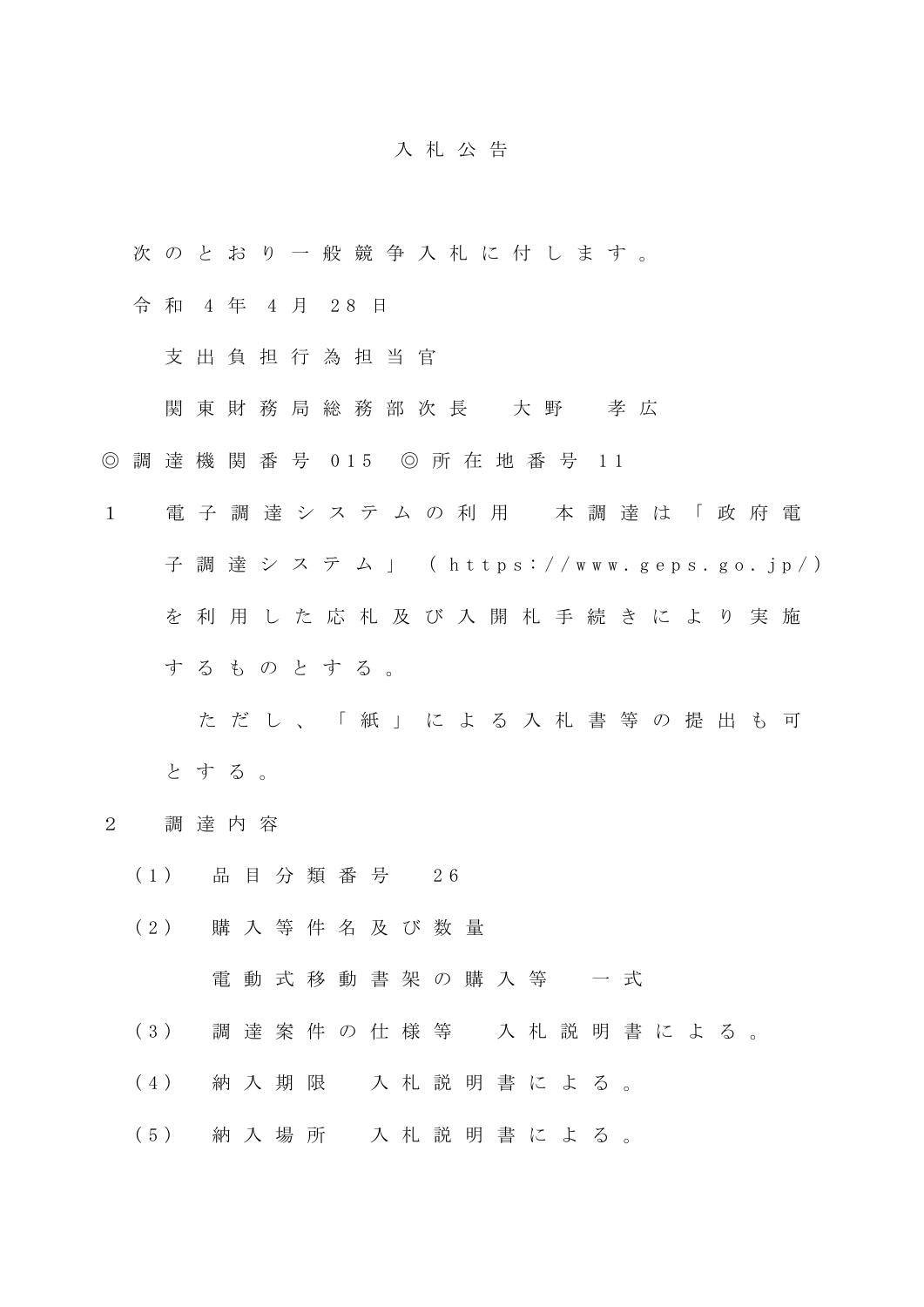- ( 6 ) 入 札 方 法 落 札 決 定 に 当 た っ て は 、 入 札 書 に 記 載 さ れ た 金 額 に 当 該 金 額 の 1 0 % に 相 当 す る 額 を 加 算 し た 金 額 ( 当 該 金 額 に 1 円 未 満 の 端 数 が あ る と き は 、 そ の 端 数 金 額 を 切 り 捨 て る も の と す る 。 ) を も っ て 落 札 価 格 と す る ので、入札者は、消費税及び地方消費税に係 る 課 税 事 業 者 で あ る か 免 税 事 業 者 で あ る か を 問 わ ず 、 見 積 も っ た 契 約 金 額 の 110 分 の 100 に 相 当 す る 金 額 を 入 札 書 に 記 載 す る こ と 。
- 3 競 争 参 加 資 格
	- ( 1 ) 予 算 決 算 及 び 会 計 令 第 7 0 条 の 規 定 に 該 当 し な い 者 で あ る こ と 。 な お 、 未 成 年 者 、 被 保 佐 人 又 は 被 補 助 人 で あ っ て 、 契 約 締 結 の た め に必要な同意を得ている者は、同条中、特別 の 理 由 が あ る 場 合 に 該 当 す る 。
	- ( 2 ) 予 算 決 算 及 び 会 計 令 第 7 1 条 の 規 定 に 該 当 し な い 者 で あ る こ と 。
	- ( 3 ) 令 和 4 ・ 5 ・ 6 年 度 財 務 省 競 争 参 加 資 格 ( 全 省 庁 統 一 資 格 ) に お い て 、 「 物 品 の 販 売 」 で あ っ て 、 「 A 」 又 は 「 B 」 の 等 級 に 格 付 け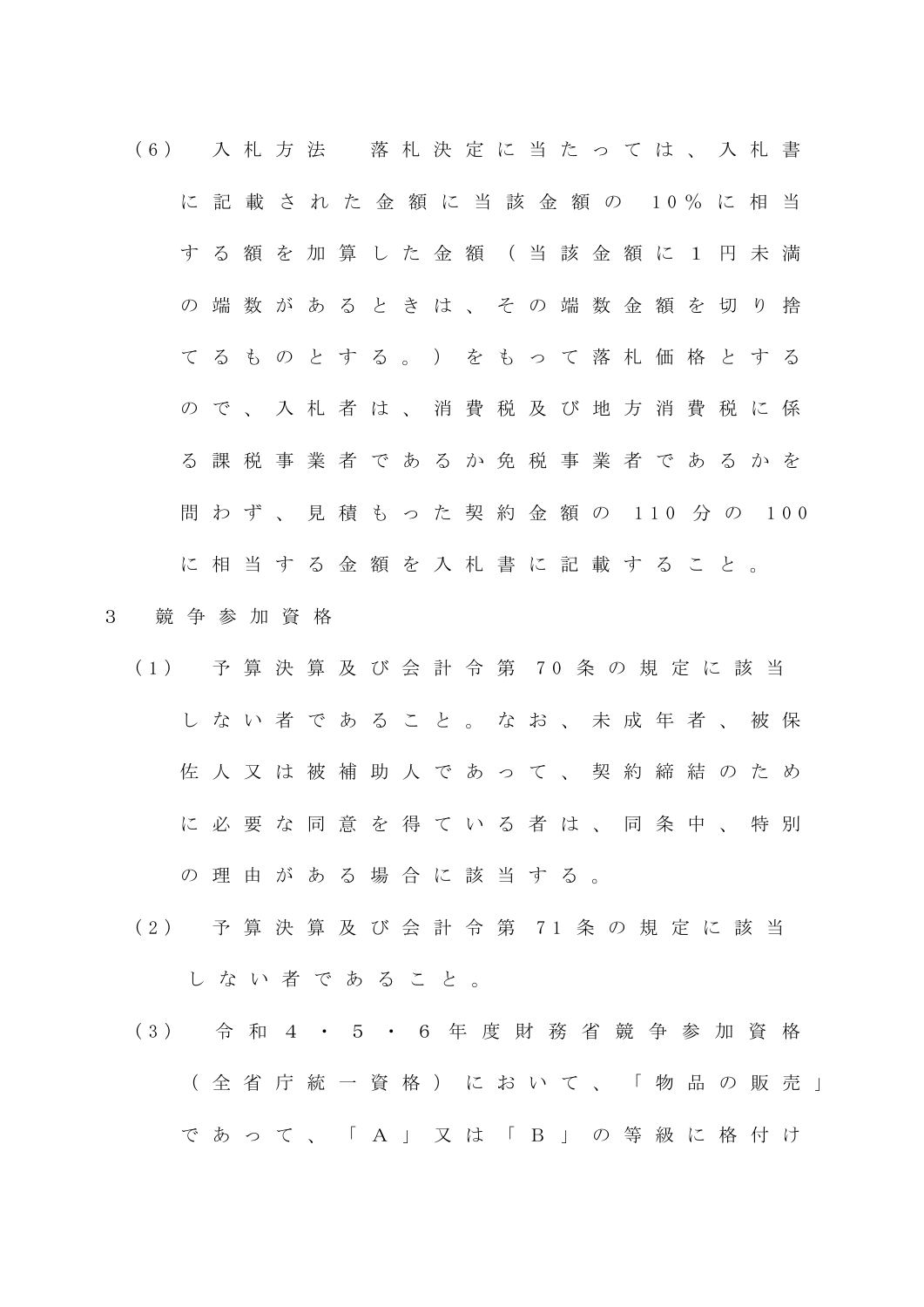され、関東·甲信越地域の競争参加資格を有 す る 者 、 又 は 、 当 該 競 争 参 加 資 格 を 有 し て い ない者で、入札書の受領期限までに競争参加 資格審査を受け、競争参加資格者名簿に登載 さ れ 、 当 該 等 級 に 格 付 け さ れ た 者 で あ る こ と 。 なお、競争参加資格の申請は、「競争参加者 の資格に関する公示 | (令和 4年 3月 31日 付 け 官 報 ) に 記 載 さ れ て い る 時 期 及 び 場 所 で 受け付ける。

- ( 4 ) 当 該 地 方 支 分 部 局 の 所 属 担 当 官 と 締 結 し た 契約に関し、契約に違反し、または同担当官 が 実 施 し た 入 札 の 落 札 者 と な り な が ら 、 正 当 な 理 由 な く し て 契 約 を 拒 み 、 な い し は 入 札 等 当 該 地 方 支 分 部 局 の 業 務 に 関 し 不 正 又 は 不 誠 実 な 行 為 を し 、 契 約 の 相 手 方 と し て 不 適 当 で あ る と 認 め ら れ る 者 で な い こ と 。
- ( 5 ) 各 省 各 庁 か ら 指 名 停 止 等 を 受 け て い な い 者 ( 支 出 負 担 行 為 担 当 官 が 特 に 認 め る 者 を 含 む 。 ) で あ る こ と 。

( 6 ) 経 営 の 状 況 又 は 信 用 度 が 極 度 に 悪 化 し て い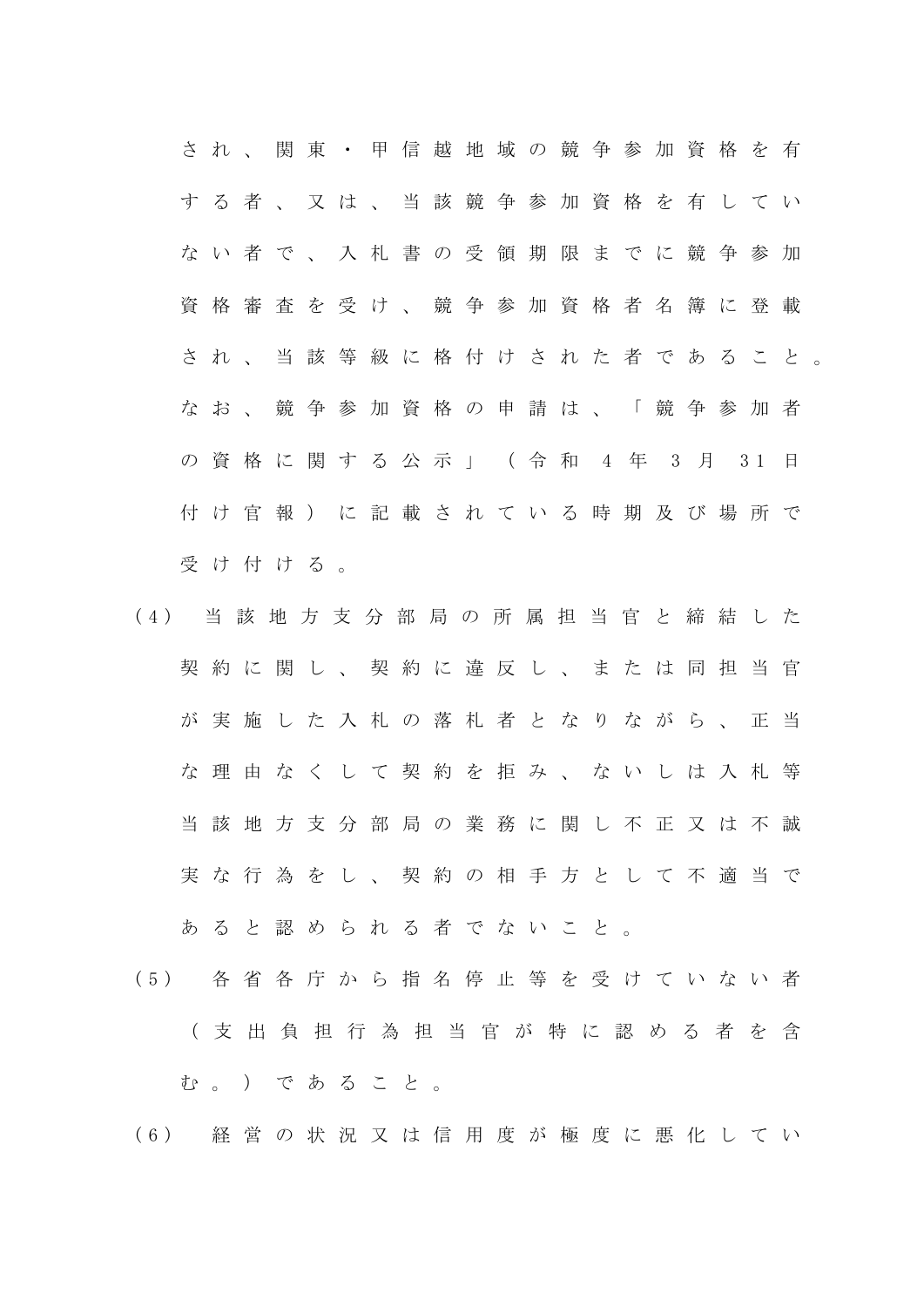な い と 認 め ら れ る 等 、 適 正 な 契 約 の 履 行 が 確

保 さ れ る 者 で あ る こ と 。

- ( 7 ) そ の 他 詳 細 は 入 札 説 明 書 に よ る 。
- 4 入 札 書 の 提 出 場 所 等
	- ( 1 ) 入 札 書 の 提 出 場 所 、 契 約 条 項 を 示 す 場 所 、 入 札 説 明 書 の 交 付 場 所 及 び 問 い 合 わ せ 先
		- 〒 3 3 0 9 7 1 6 埼 玉 県 さ い た ま 市 中 央 区
		- 新都 心 1 番 地 1 さ い た ま 新 都 心 合 同 庁 舎
		- 1 号館 財 務 省 関 東 財 務 局 総 務 部 会 計 課 渡 邉 雅 仁 電 話 0 4 8 - 6 0 0 - 1 0 8 6
	- (2) 競争入札参加申込書の受領期限 令和 4年 6 月 20 日 17 時 00 分 ま で
	- ( 3 ) 入 札 説 明 書 の 交 付 方 法
		- ① 上 記 ( 2 ) の 期 限 ま で に 電 子 調 達 シ ス テ ム を 利用して取得すること。
	- ② 電 子 メ ー ル に よ る 入 札 説 明 書 の 交 付 を 希 望 す る 場 合 は 、 上 記 ( 2 ) の 期 限 ま で に 下 記 の メ ー ル ア ド レ ス に そ の 旨 連 絡 す る こ と 。
		- $\left[\begin{array}{cc} \times & \end{array}\right]$   $\mathcal{V}$   $\mathcal{V}$   $\mathcal{V}$   $\mathcal{V}$   $\mathcal{V}$   $\mathcal{V}$   $\mathcal{V}$   $\mathcal{V}$   $\mathcal{V}$   $\mathcal{V}$   $\mathcal{V}$   $\mathcal{V}$   $\mathcal{V}$   $\mathcal{V}$   $\mathcal{V}$   $\mathcal{V}$   $\mathcal{V}$   $\mathcal{V}$   $\mathcal{V}$   $\mathcal{V}$   $\mathcal{V}$   $\mathcal{V}$  m o f . g o . j p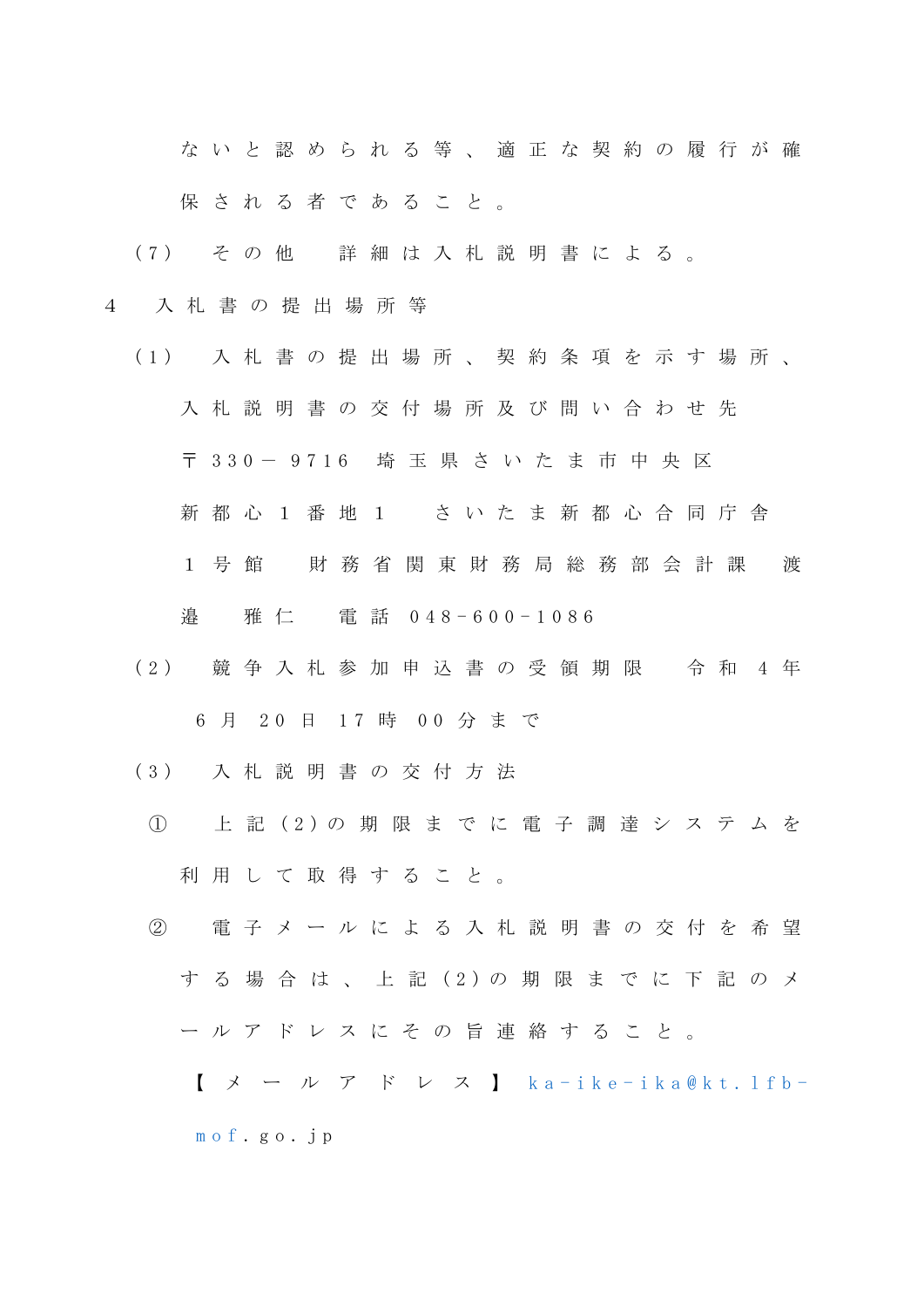- ( 4 ) 入 札 書 の 受 領 期 限 令 和 4 年 6 月 2 3 日 1 0 時 0 0 分 ま で
- ( 5 ) 開 札 の 日 時 及 び 場 所 令 和 4 年 6 月 2 3 日 1 0 時 3 0 分 財 務 省 関 東 財 務 局 1 6 階 会 議 室 ( C )
- ( 6 ) ( 2 ) 、 ( 4 ) 及 び ( 5 ) に つ い て は 、 電 子 調 達 シ ス テ ム に お い て シ ス テ ム 障 害 が 発 生 し た 場 合 に は 、 別 途 通 知 す る 日 時 に 変 更 す る 場 合 が あ る 。
- 5 そ の 他
	- ( 1 ) 入 札 及 び 契 約 手 続 に お い て 使 用 す る 言 語 及 び 通 貨 日 本 語 及 び 日 本 国 通 貨 に 限 る 。
	- (2) 入札保証金及び契約保証金 免除。
	- ( 3 ) 入 札 の 無 効 本 公 告 に 示 し た 競 争 参 加 資 格 の な い 者 の 提 出 し た 入 札 書 及 び 入 札 に 関 す る

条件に違反した入札書は無効とする。

- (4) 契約書作成の要否 要。
- ( 5 ) 落 札 者 の 決 定 方 法 予 算 決 算 及 び 会 計 令 第 7 9 条 の 規 定 に 基 づ い て 作 成 さ れ た 予 定 価 格 の 制 限 の 範 囲 内 で 最 低 の 価 格 を も っ て 有 効 な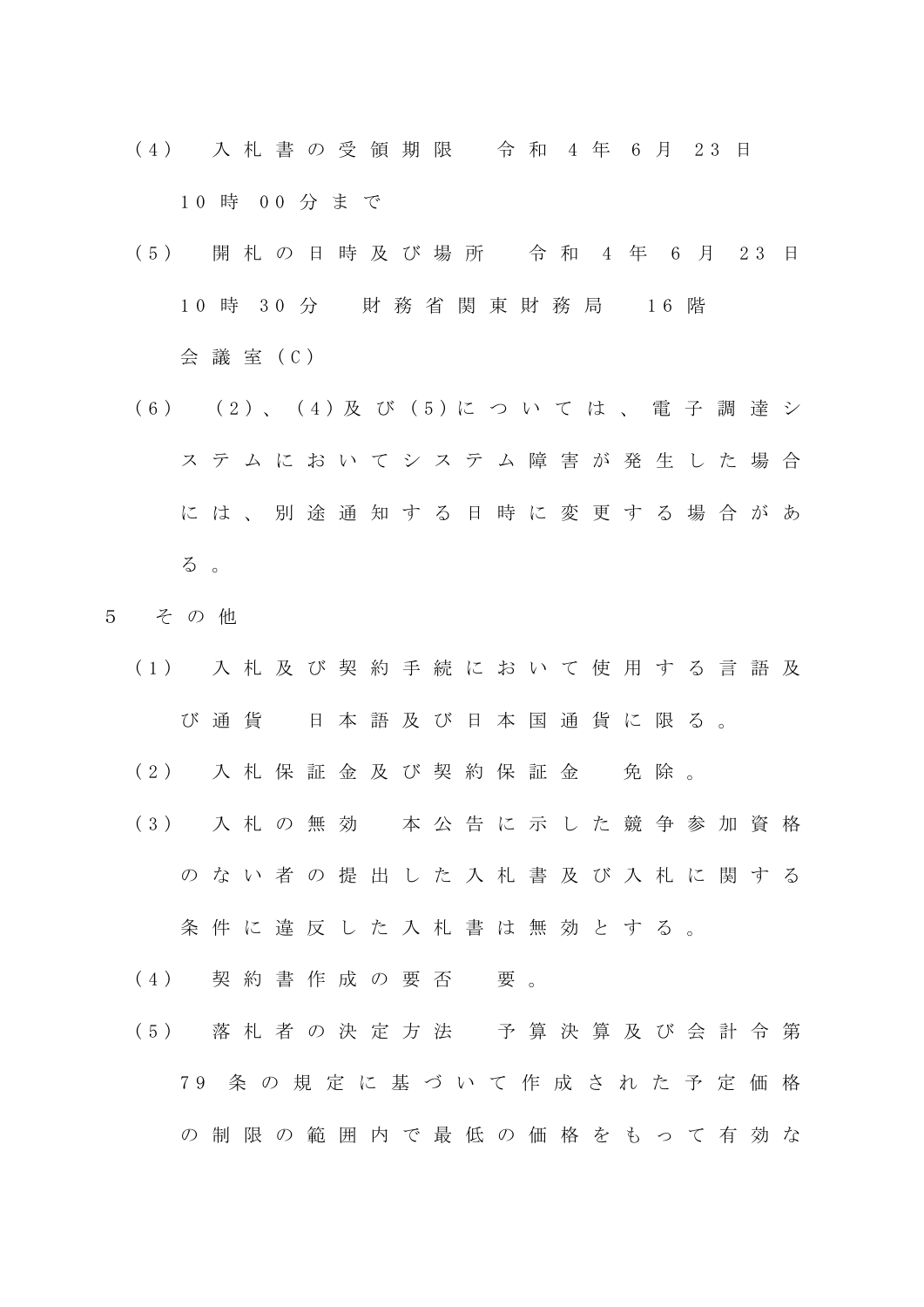入札を行った者を落札者とする。

た だ し 、 予 算 決 算 及 び 会 計 令 第 8 5 条 に よ る 基 準 を 適 用 す る の で 入 札 執 行 責 任 者 は 入 札 の 結 果 を 保 留 す る 場 合 が あ る 。 こ の 場 合 、 入 札 参 加 者 は 当 局 の 行 う 事 情 聴 取 等 の 調 査 に 協 力 し な け れ ば な ら な い 。

- (6) 手続における交渉の有無 無。
- ( 7 ) そ の 他 詳 細 は 入 札 説 明 書 に よ る 。
- 6 S u m m a r y
	- (1) Official in charge of disbursement of the procuring entity: ONO Takahiro Vice-Director of General Affairs

Department, Kanto Local Finance Bureau

- (2) Classification of the products to be p r o c u r e d : 2 6
- (3) Nature and quantity of the products to be purchased: Electric movable b o o k s h e l f , 1 s e t .
- (4) Delivery period: Refer to the Tender e x p l a n a t i o n .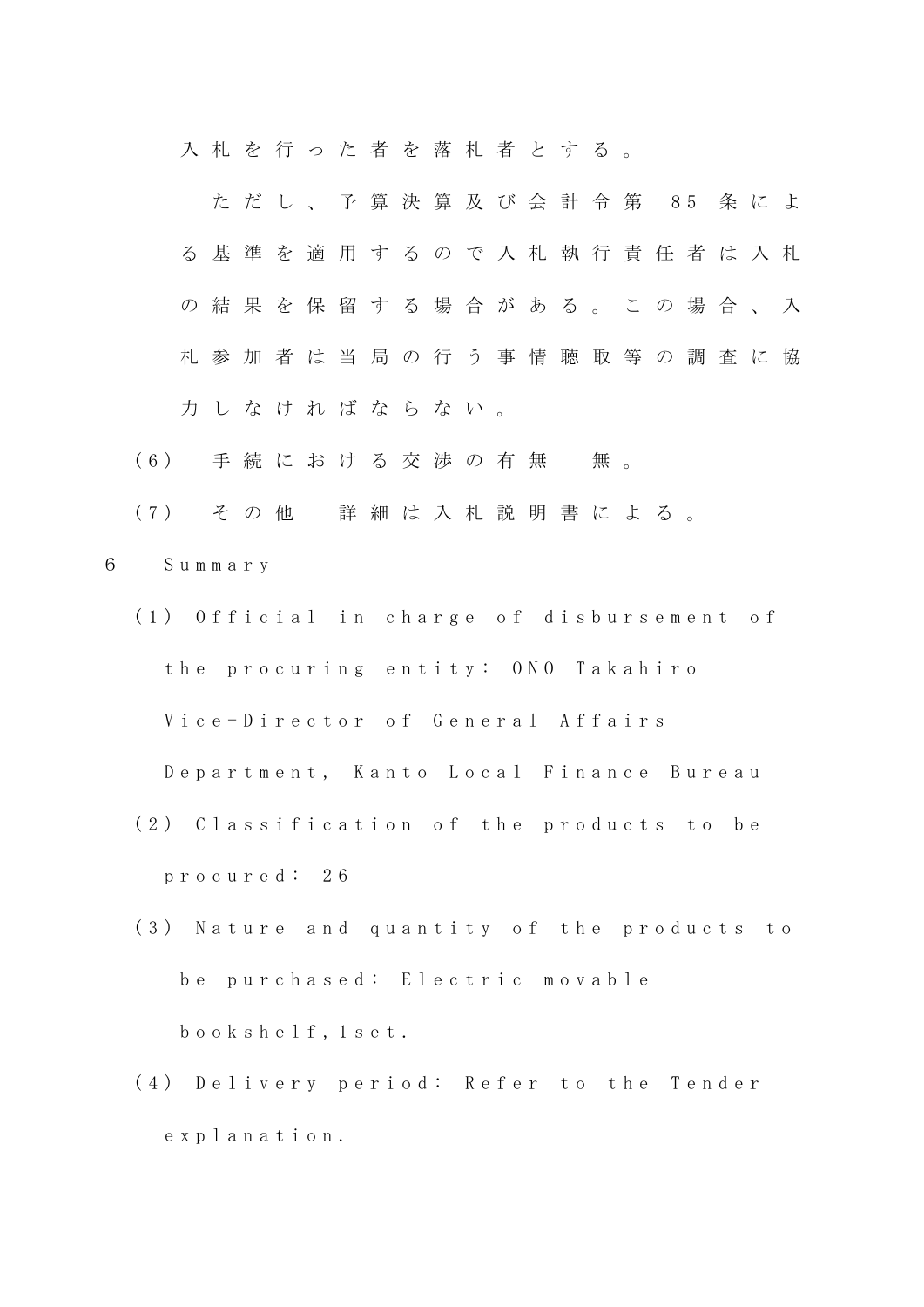- (5) Delivery place: Refer to the Tender e x p l a n a t i o n .
- (6) Qualifications for participating in the tendering procedures: Suppliers eligible for participating in the proposed tender are those who shall: ① N o t c o m e u n d e r A r t i c l e 7 0 o f t h e Cabinet Order concerning the Budget, Auditing and Accounting. Furthermore, minors, Person under Conservatorship or Person under Assistance that obtained the consent n e c e s s a r y f o r c o n c l u d i n g a c o n t r a c t m a y be applicable under cases of special reasons within the said clause.
	- ② Not come under Article 71 of the Cabinet Order concerning the Budget, Auditing and Accounting.
	- ③ H a v e G r a d e " A o r B " i n s e l l i n g , in terms of qualification for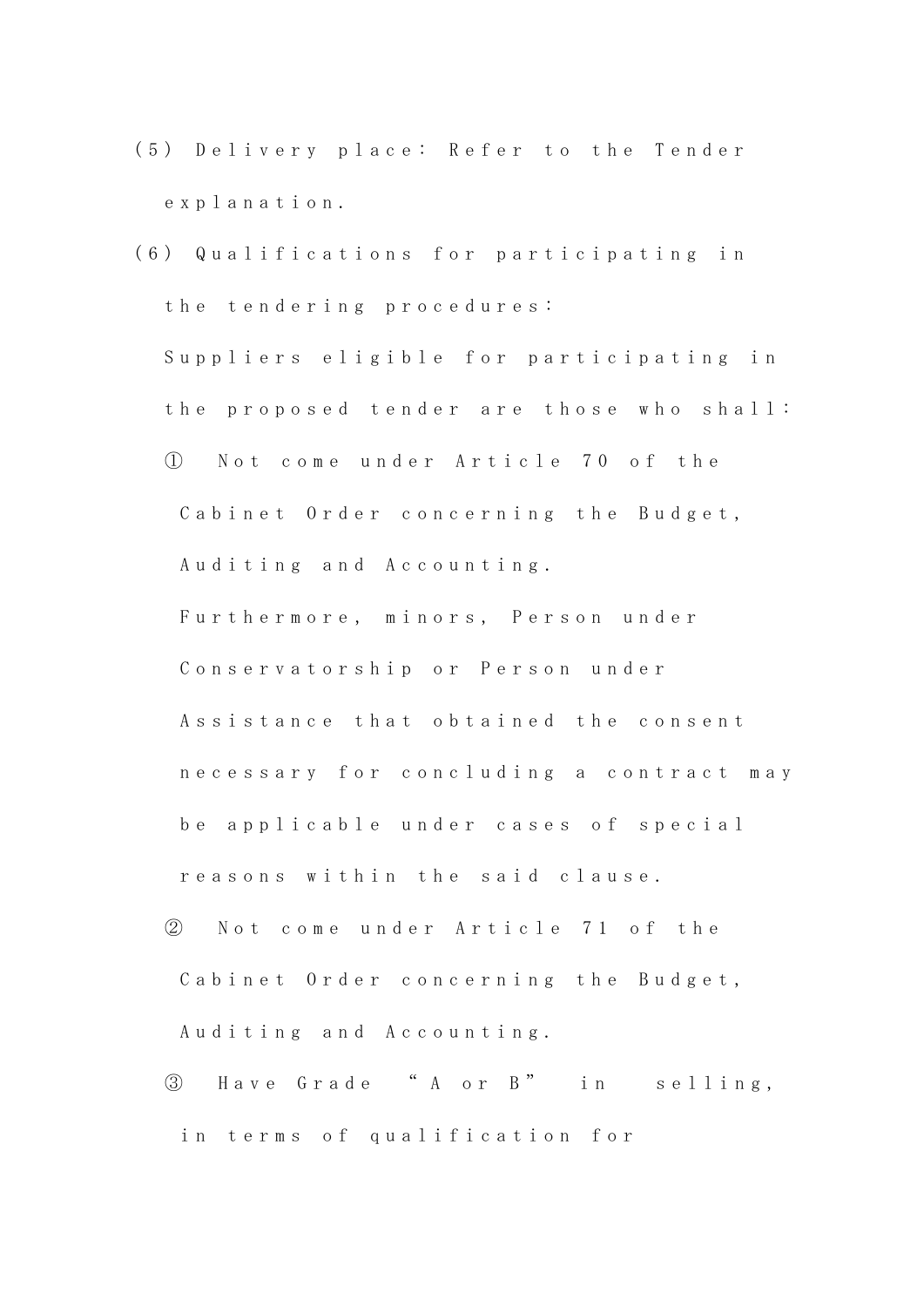participating in tenders by the Organizations in The Kanto · Koushinetsu area related to the Ministry of Finance (Single qualification for every ministry and agency) in the fiscal years 2 0 2 2 , 2 0 2 3 a n d 2 0 2 4 .

④ N o t t h o s e w h o a r e j u d g e d t o b e in a p p r o p r i a t e a s the other party to a contract on account of having violated any of the clauses of contract and illegal or unfair act previously made with an official in charge of any of the relevant local bureaus, or branch bureaus, or divisions, or offices. ⑤ H a v e n o t r e c e i v e d s u s p e n s i o n o f designated contractor status, etc. From any ministry or agency (including person specially qualified by officials

in charge of disbursement of the

p r o c u r i n g e n t i t y ) .